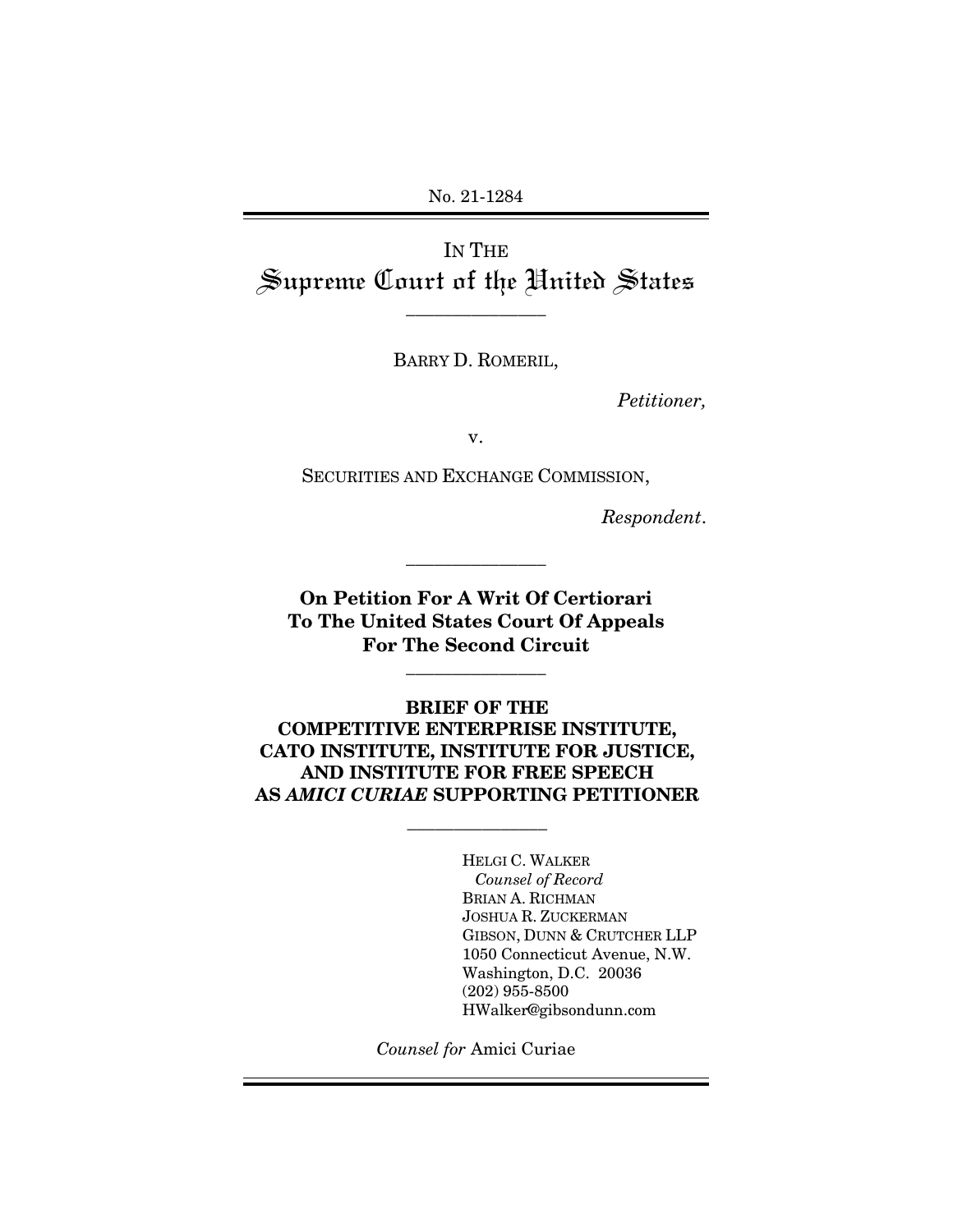# **TABLE OF CONTENTS**

| <b>INTRODUCTION AND SUMMARY OF</b>                                                   |  |
|--------------------------------------------------------------------------------------|--|
|                                                                                      |  |
| THE DECISION BELOW CONFLICTS WITH THIS<br>L.<br>COURT'S PRECEDENTS AND IS PROFOUNDLY |  |
| II. GRANTING THE PETITION IS THE ONLY WAY<br>TO PREVENT THE CONTINUED VIOLATION OF   |  |
| III. THE PUBLIC HAS NOT BEEN SERVED BY THE<br>PROLIFERATION OF COMMISSION GAG        |  |
|                                                                                      |  |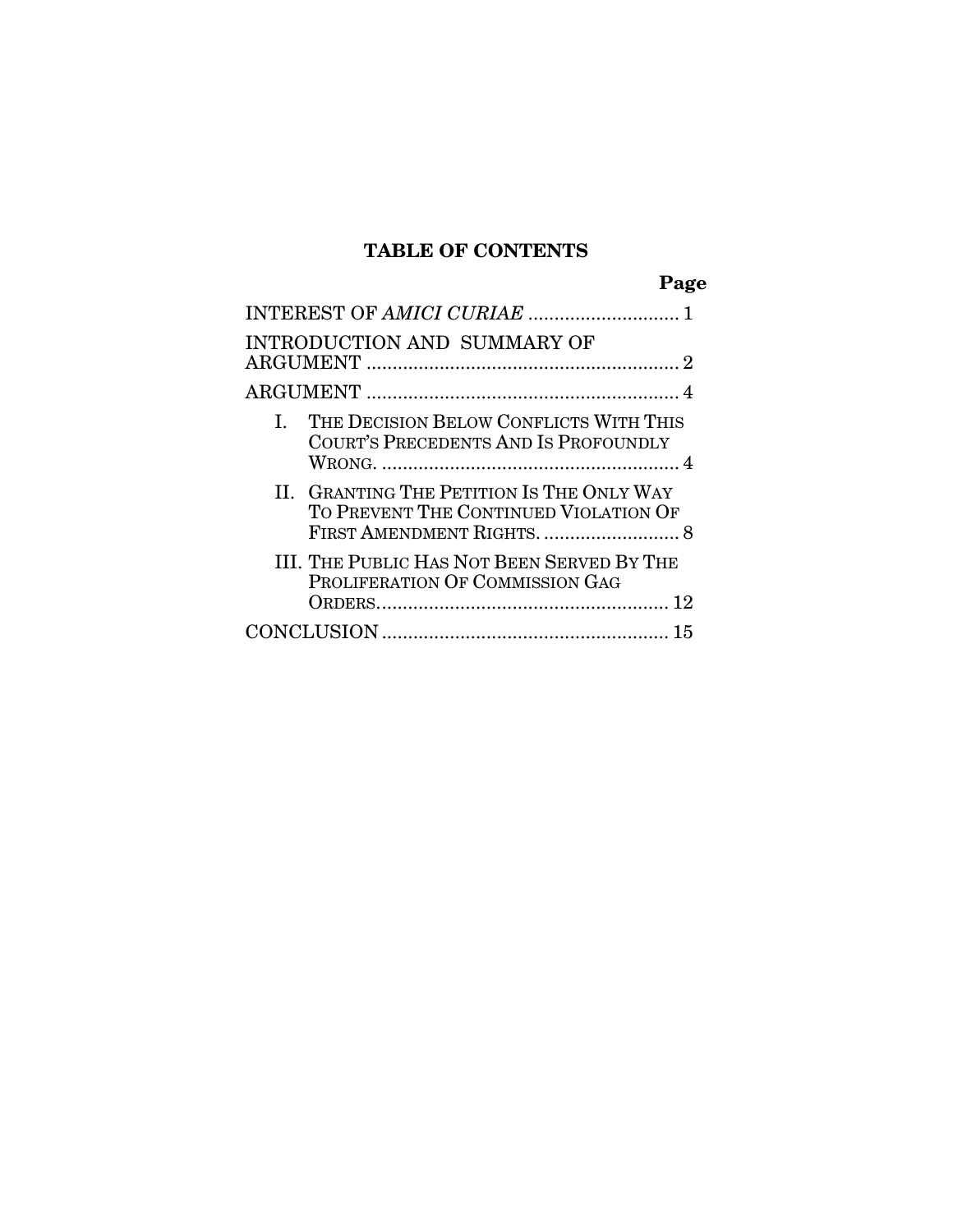# **TABLE OF AUTHORITIES**

# **Page(s)**

### **Cases**

| 44 Liquormart, Inc. v. Rhode Island,   |
|----------------------------------------|
| Arthur Andersen LLP v. United States,  |
| Bd. of Cnty. Comm'rs v. Umbehr,        |
| Boyd v. United States,                 |
| Brumfield v. La. State Bd. of Educ.,   |
| Cato Inst. v. SEC,                     |
| Cent. Vt. Pub. Serv. Corp. v. Herbert, |
| Chaffin v. Stynchcombe,                |
| Citizens United v. FEC,                |
| City of Arlington v. FCC,              |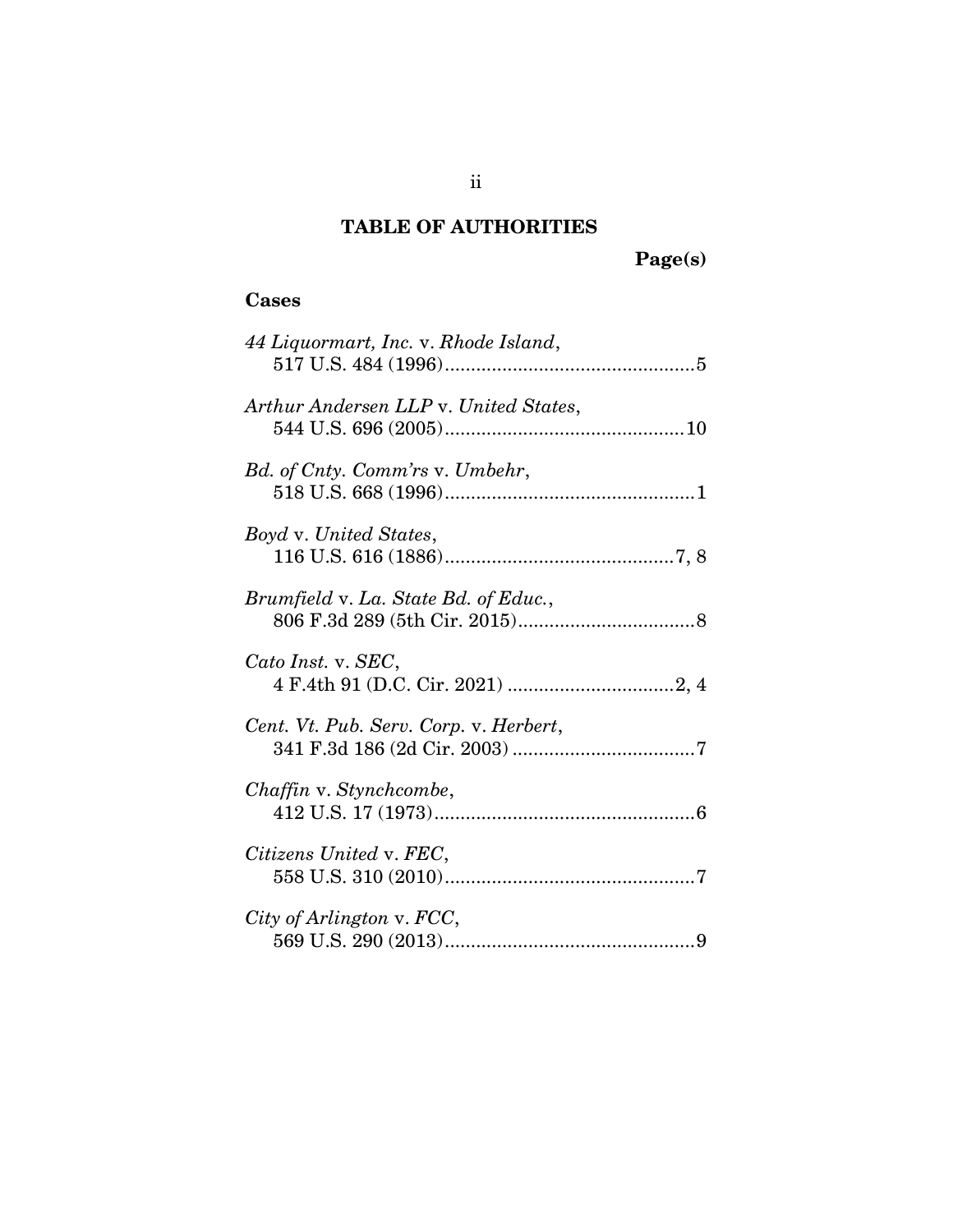| Collins v. Yellen,                                        |
|-----------------------------------------------------------|
| Digital Realty Tr., Inc. v. Somers,                       |
| Flannery v. SEC,                                          |
| Free Enter. Fund v. Pub. Co. Accounting<br>Oversight Bd., |
| Frost v. Corp. Comm'n,                                    |
| In re $G.A.D., Inc.,$                                     |
| Jackson v. FIE Corp.,                                     |
| $Jarkesy$ v. $SEC,$                                       |
| Koontz v. St. Johns River Water<br>Mgmt. Dist.,           |
| Ex parte Lange,                                           |
| Legal Services Corp. v. Velazquez,                        |
| Montgomery v. Louisiana,                                  |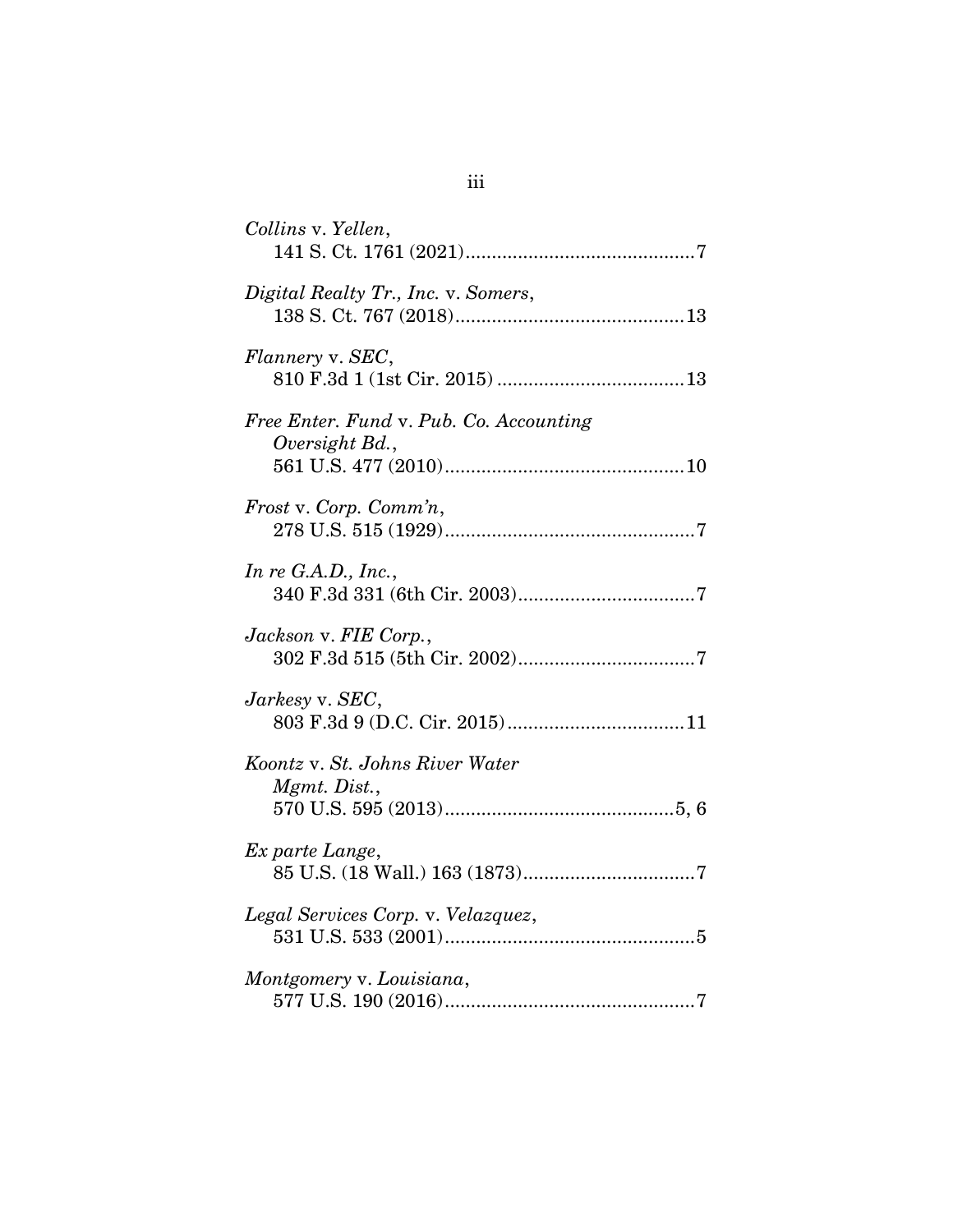| Mt. Healthy City Sch. Dist. Bd. of Educ.<br>v. Doyle, |
|-------------------------------------------------------|
|                                                       |
| N.Y. Times Co. v. Sullivan,                           |
| Perry v. Sindermann,                                  |
| Philos Tech., Inc. v. Philos & D, Inc.,               |
| Regan v. Taxation With Representation<br>of Wash.,    |
| Saad v. SEC,<br>873 F.3d 297 (D.C. Cir. 2017) 12      |
| Seila Law LLC v. CFPB,                                |
| Ex parte Siebold,                                     |
| Thomas v. Collins,                                    |
| Tilton v. SEC,                                        |
| United Student Aid Funds, Inc.<br>v. Espinosa,        |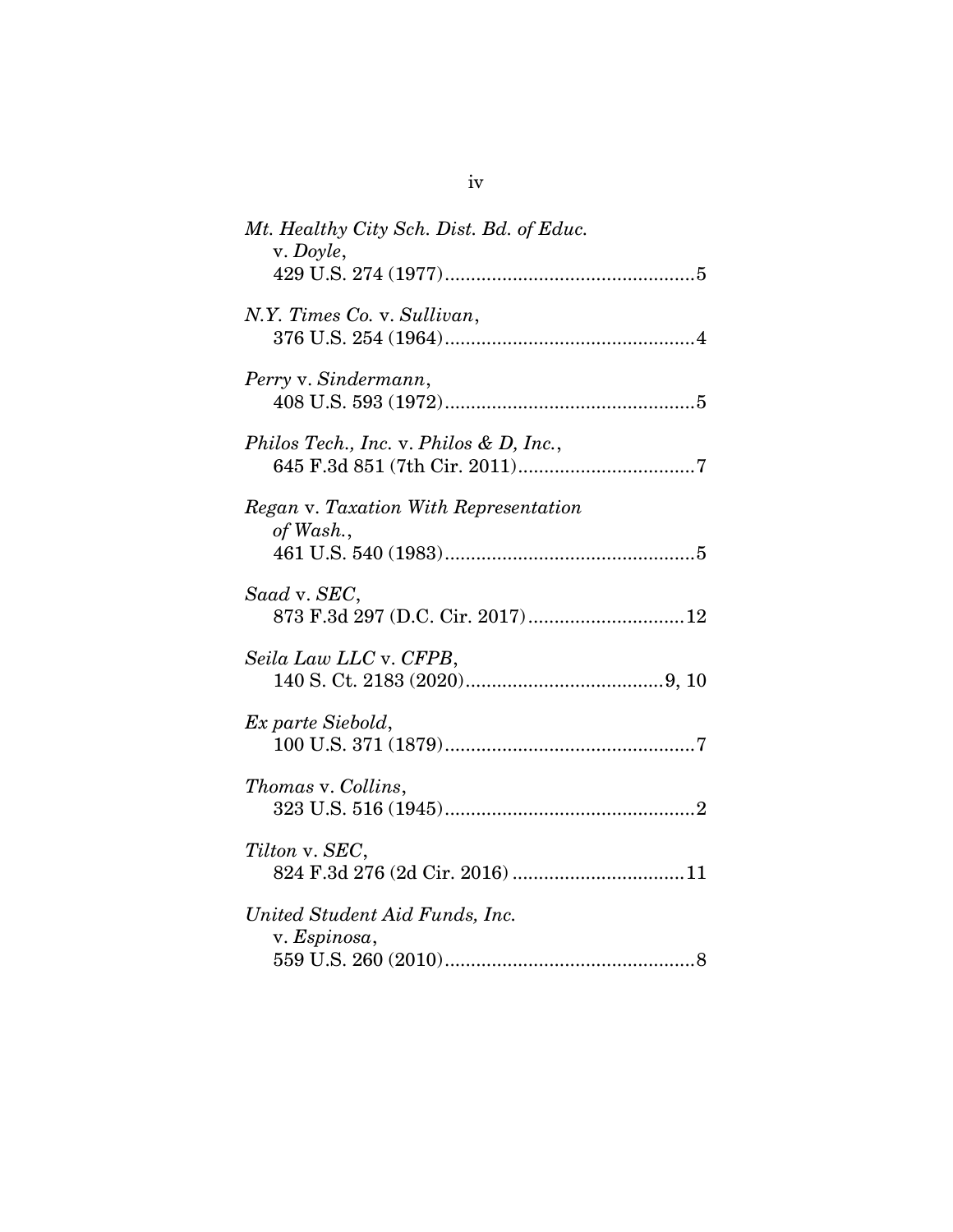## **Constitutional Provisions**

### **Statutes**

# **Rules**

|--|--|--|--|--|--|--|--|--|

# **Regulations**

## **Administrative Proceedings**

| In re John P. Flannery,               |  |
|---------------------------------------|--|
| 2014 WL 7145625                       |  |
|                                       |  |
| In re John Thomas Capital Mgmt. Grp., |  |
| 2013 WL 1180836                       |  |
|                                       |  |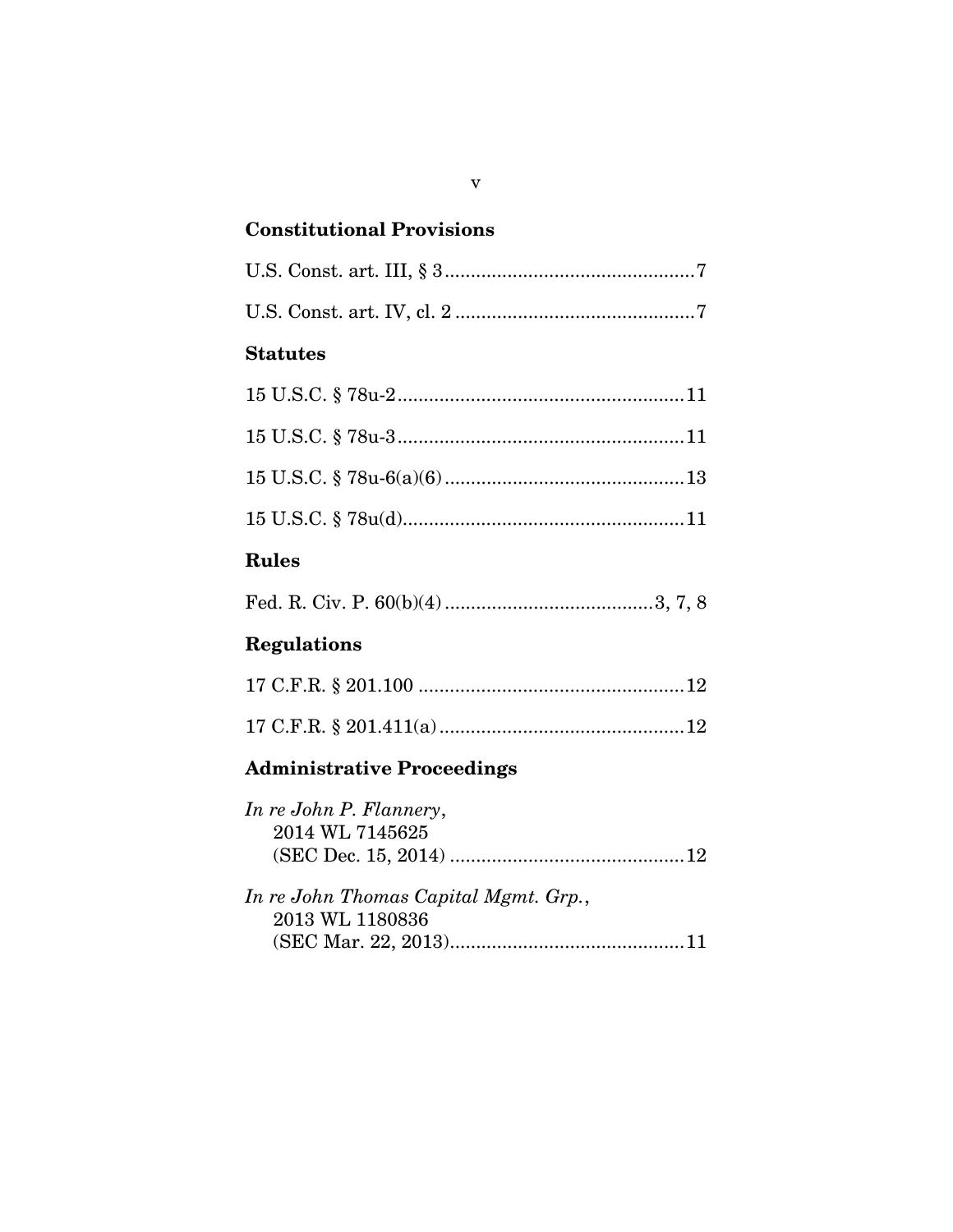| In re John Thomas Capital Mgmt. Grp.,<br>2015 WL 728006                                               |
|-------------------------------------------------------------------------------------------------------|
| In re John Thomas Capital Mgmt. Grp.,<br>2020 WL 5291417                                              |
| In re State Street Bank & Trust Co.,<br>2010 WL 421154 (SEC Feb. 4, 2010)13                           |
| <b>Other Authorities</b>                                                                              |
|                                                                                                       |
| John C. Coffee, Jr., Paradigms Lost:<br>The Blurring of the Criminal and<br>Civil Law Models,         |
| Jean Eaglesham, Fairness of SEC<br>Judges Is in the Spotlight,<br>Wall St. J. (Nov. 22, 2015),        |
| Jean Eaglesham, SEC Is Steering More<br>Trials to Judges It Appoints,<br>Wall St. J. (Oct. 21, 2014), |
| Excerpts From Exchange of Letters,<br>N.Y. Times (May 2, 2003),                                       |
| Exec. Order No. 13,843,<br>83 Fed. Reg. 32,755 (July 13, 2018) 11                                     |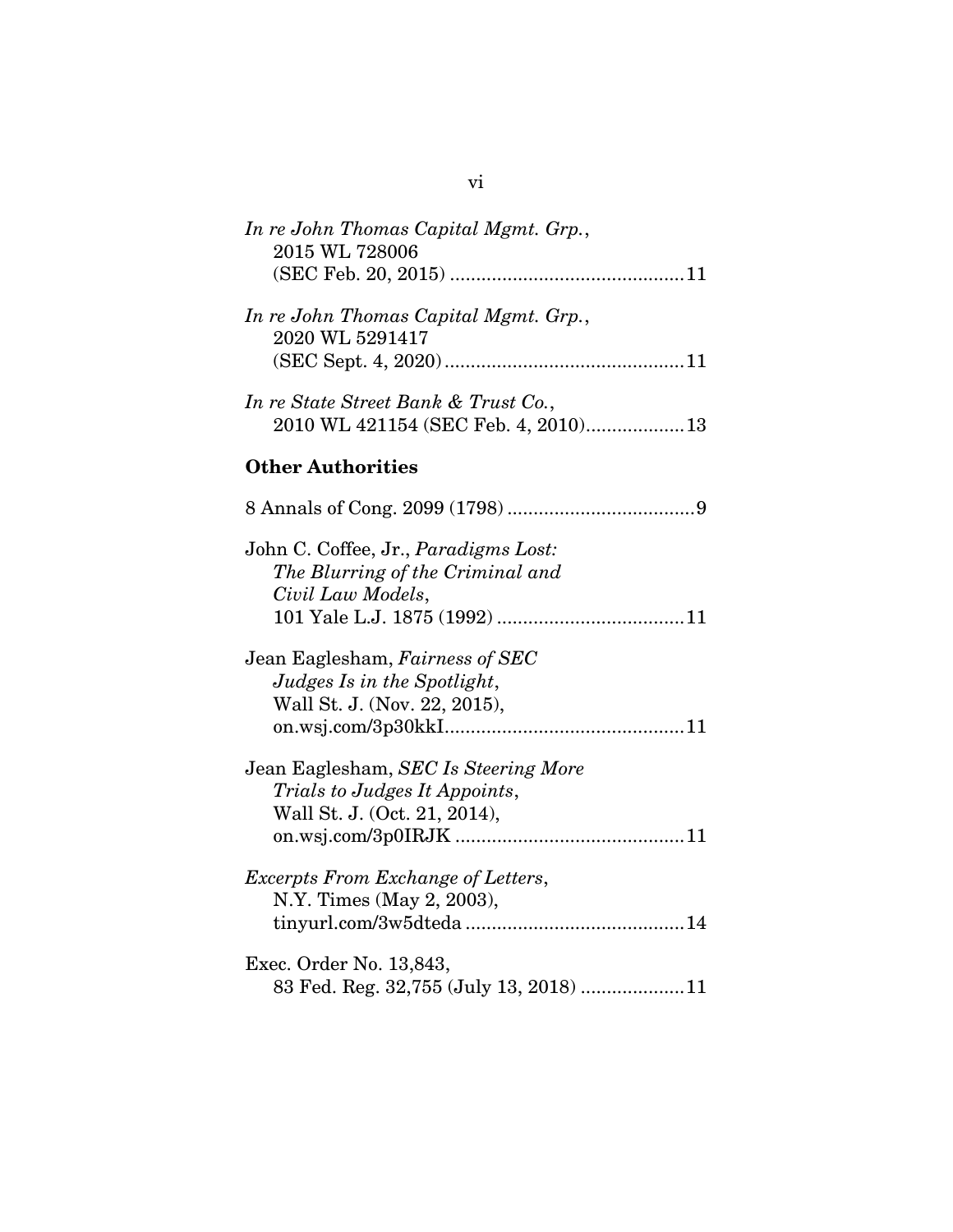| James Madison, National Gazette,               |
|------------------------------------------------|
|                                                |
| Brian Mahoney, SEC Could Bring More            |
| <b>Insider Trading Cases In-House</b>          |
|                                                |
| Office of Investigations, SEC,                 |
| Investigation of Failure of the SEC to         |
| Uncover Bernard Madoff's Ponzi                 |
|                                                |
| Russell G. Ryan, <i>Get the SEC Out of the</i> |
| <i>PR Business, Wall St. J.</i>                |
|                                                |
| SEC Press Release 16-270                       |
|                                                |
| Mary Jo White, Chair, SEC, A New               |
| Model for SEC Enforcement                      |
|                                                |
|                                                |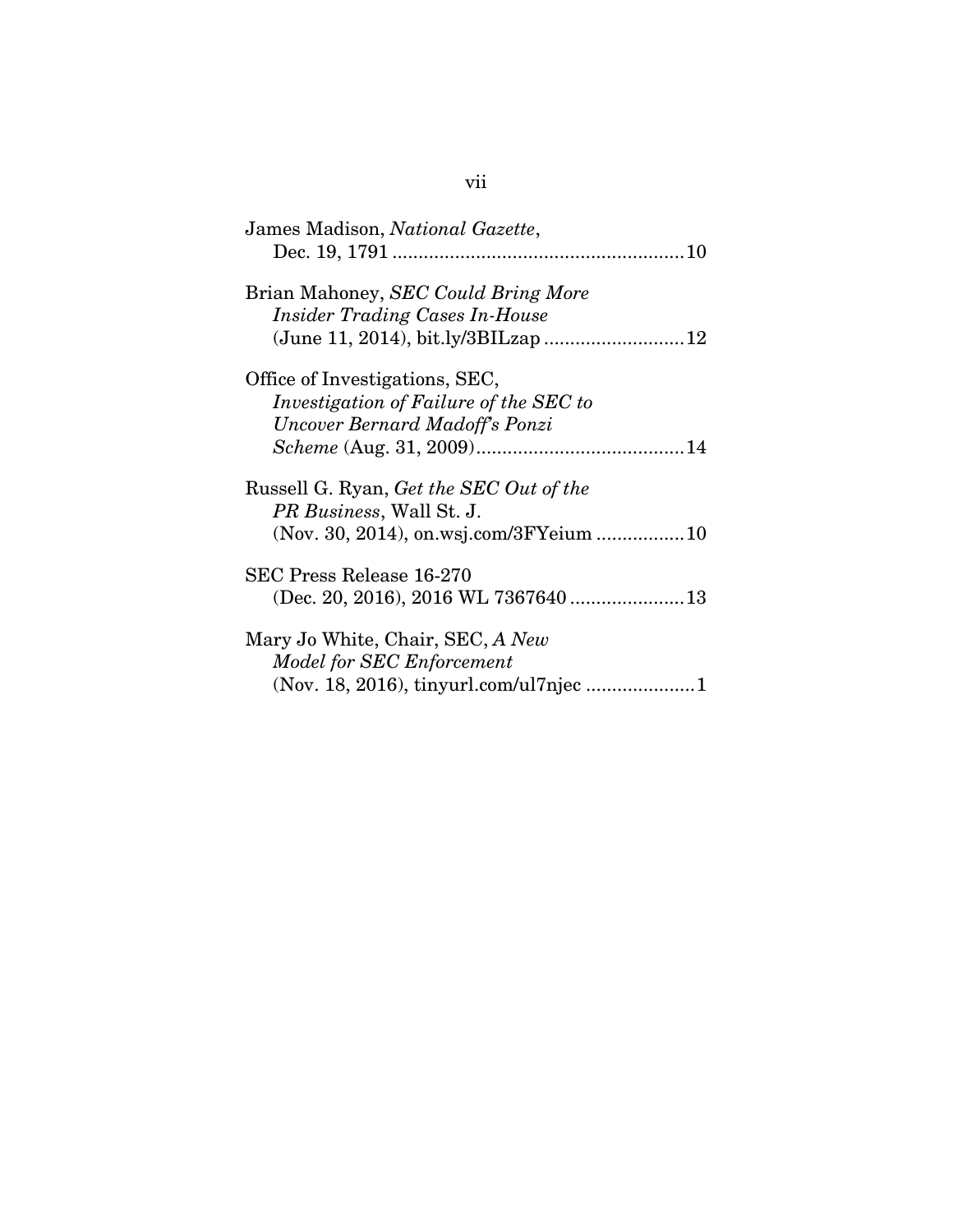#### **INTEREST OF** *AMICI CURIAE*

The Competitive Enterprise Institute, Cato Institute, Institute for Justice, and Institute for Free Speech are nonprofit  $501(c)(3)$  organizations dedicated to promoting the principles of limited government, individual liberty, or freedom of speech.<sup>1</sup> To those ends, *Amici* want to oppose overreach by the Securities and Exchange Commission in the settlement context. They want to hear from those—like Petitioner Barry Romeril—who have been subject to the Commission's "bold and unrelenting" enforcement tactics. Mary Jo White, Chair, SEC, *A New Model for SEC Enforcement* (Nov. 18, 2016), tinyurl.com/ul7njec. And they want to publicize those stories in *Amici*'s scholarship, commentary, and congressional testimony.

But *Amici* cannot do so. And neither can anyone else, because for the last fifty years the SEC has leveraged its enormous enforcement discretion to coerce thousands of defendants into agreeing to lifetime gag orders barring them from publicly questioning the veracity—and thus the legitimacy—of the Commission's cases against them. This systematic silencing of the Commission's critics has impoverished the public debate. And it has deprived *Amici*—and everyone else of the right to hear from those who are "in the best position to know" of the government's abuses. *Bd. of Cnty. Comm'rs* v. *Umbehr*, 518 U.S. 668, 674 (1996).

l

<sup>&</sup>lt;sup>1</sup> All parties received timely notice of and have consented to the filing of this brief. *Amici* affirm that no counsel for any party authored this brief in whole or in part and that no person or entity made a monetary contribution specifically for the preparation or submission of this brief.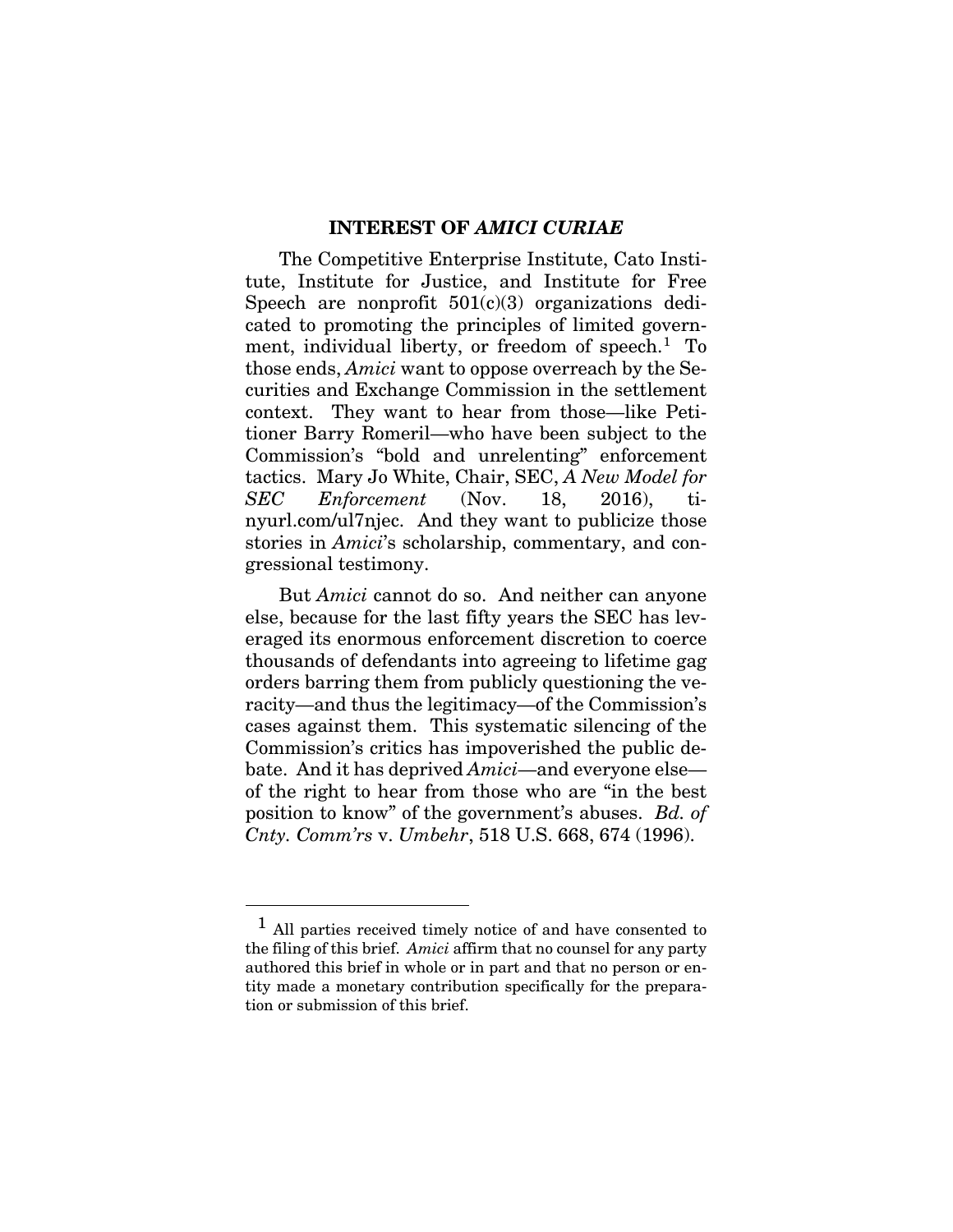*Amici* respectfully urge this Court to grant certiorari and reopen the public debate. Mr. Romeril has a right to speak, and *Amici* have a right "to hear what he [has] to say." *Thomas* v. *Collins*, 323 U.S. 516, 534 (1945).

#### **INTRODUCTION AND SUMMARY OF ARGUMENT**

The Securities and Exchange Commission cannot seriously dispute that the order below violates the First Amendment. An American citizen named Barry Romeril is subject to a judicial order that exposes him to ruinous fines and a potential prison sentence if *and only if*—he publicly criticizes the Commission. If he *remains silent* about the Commission's enforcement conduct for the rest of his life, then his ordeal with this powerful federal agency is over. The same is true if he *praises* the Commission's investigation of him. But if he dares to *criticize* the Commission by making (or even "permit[ting]" anyone else to make) "any public statement" that so much as "creat[es] the impression" that the Commission abused its powers by sanctioning him "without factual basis," all bets are off. Pet. App. 37. Backed by the judgment of an Article III court, the Commission can seek to have him imprisoned, *see Cato Inst.* v. *SEC*, 4 F.4th 91, 95 (D.C. Cir. 2021), and socked with nearly \$2 million in additional fines, *see* SEC Opp'n to Mot. for Relief from J. 20 & n.3, 24, No. 03-cv-4087 (S.D.N.Y. 2019), ECF No. 31. And to what end?

 The gag order appended to the judgment below does not even purport to concern itself with investor protection, the SEC's traditional charge. Indeed, the Commission's own counsel admits that Mr. Romeril can solicit investors by telling them in "*private*" conversations that the agency's allegations were entirely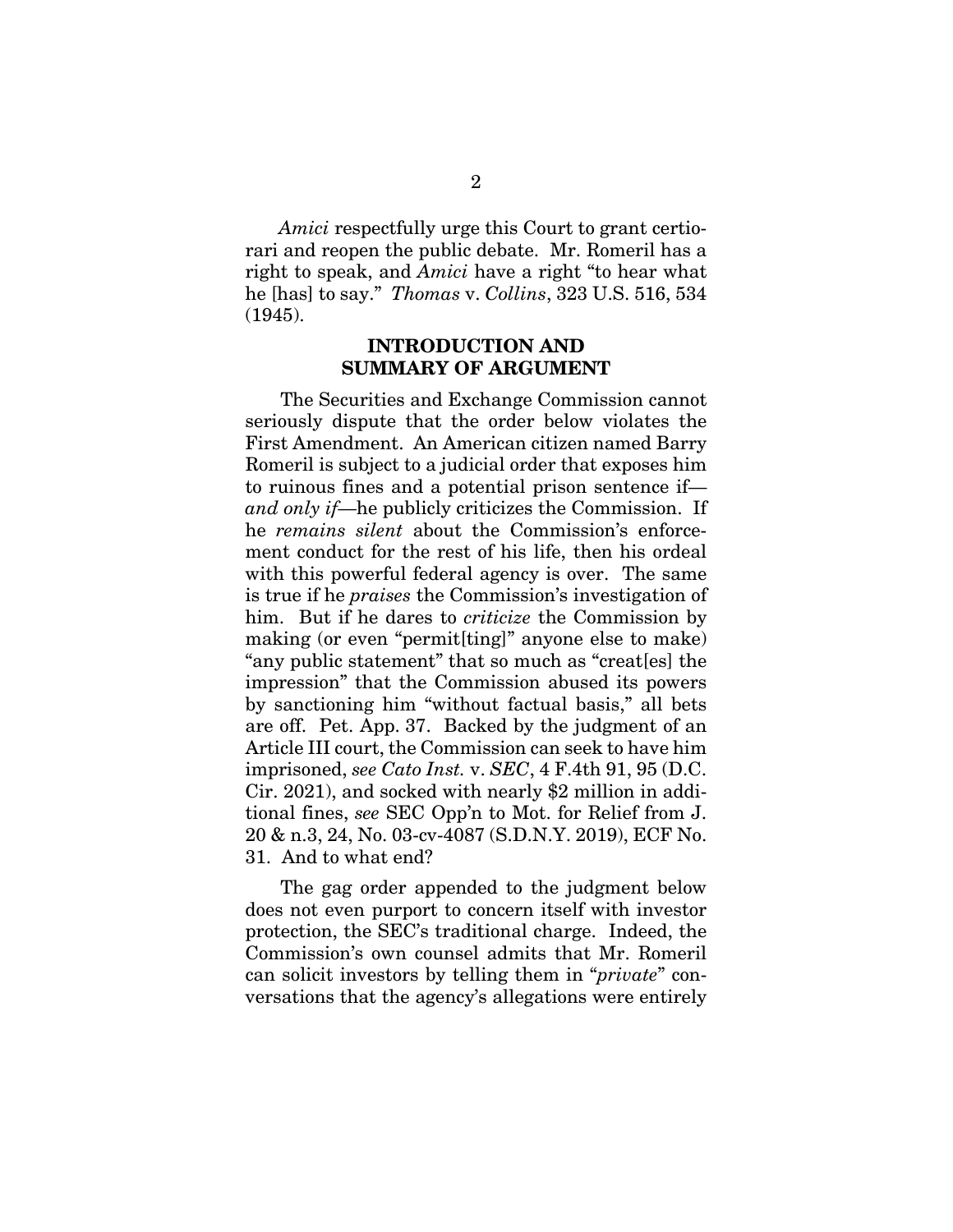fabricated. SEC Opp'n to Mot. for Relief from J. 23, No. 03-cv-4087 (S.D.N.Y. 2019), ECF No. 31 (emphasis added). The one thing—*the only thing*—Mr. Romeril cannot do is share with the "public" (including Congress) his view that the Commission has sanctioned an innocent man. *Id.* A more obvious attempt to suppress public criticism of government officials could scarcely be imagined.

 Remarkably, the Second Circuit upheld the district court's unconstitutional order. *See* Pet. App. 12. But it did so only by ignoring the unconstitutional conditions doctrine. The unconstitutional conditions doctrine bars the government from manipulating incentives to coerce an individual to surrender a constitutional right. Yet that is exactly what the Commission did here. It offered various "benefits" in the form of investigatory "concessions" in exchange for a promise to refrain from criticizing the SEC for life. SEC Opp'n to Mot. for Relief from J. 11, No. 03-cv-4087 (S.D.N.Y. 2019), ECF No. 31. That is flagrantly unconstitutional.

 And for that reason, the Second Circuit should have set Mr. Romeril's lifelong gag aside. Federal Rule of Civil Procedure 60(b)(4) requires courts to set aside orders that are "void." And a court order that itself violates the First Amendment by locking into place an agency's unconstitutional condition is unquestionably void. In holding otherwise, the Second Circuit effectively insulated the Commission from all accountability, not only in the court of public opinion but also in a court of law.

 It is thus left to this Court to stop the Commission's continued trampling of First Amendment rights. Turning to the political branches for a solution is not an option because the Commission's gag orders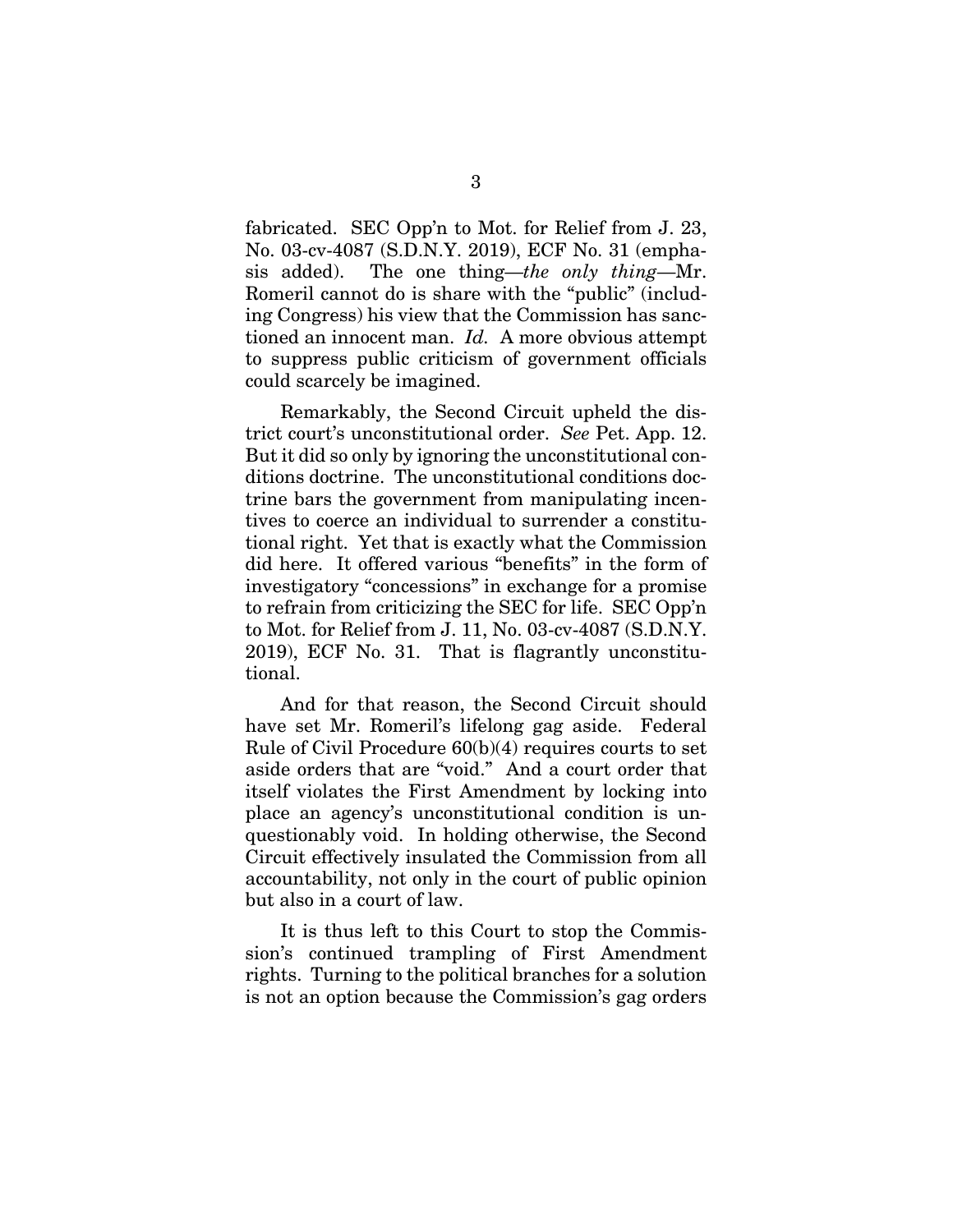prevent public debate and even bar complaints to Congress. *See* SEC Opp'n to Mot. for Relief from J. 23, No. 03-cv-4087 (S.D.N.Y. 2019), ECF No. 31 (explaining that Mr. Romeril is free to "petition 'appropriate government bodies'" "so long as he does not" tell anyone that the Commission sanctioned an innocent person).

 These ever-proliferating gag orders have not served the public or the Commission. As a result of these gag orders, Congress has less accurate information to oversee the activities of the administrative state. SEC officials face less scrutiny, both at the SEC and when they seek higher office. And the Commission's policing of "troubling" statements reported in the press, in alleged violation of these gag orders, distracts it from rooting out actual misconduct.

This Court's intervention is warranted.

#### **ARGUMENT**

#### **I. THE DECISION BELOW CONFLICTS WITH THIS COURT'S PRECEDENTS AND IS PROFOUNDLY WRONG.**

**A.** There can be no serious dispute that the district court's gag order violates the First Amendment. The order threatens to imprison an American citizen if he makes certain statements that are critical of a powerful federal agency. *See Cato Inst.*, 4 F.4th at 95 (violation of the order is "punishable by criminal contempt"). In no way is that constitutional. *See* Pet. 13– 23; *see also N.Y. Times Co.* v. *Sullivan*, 376 U.S. 254, 270 (1964) (recognizing our "profound national commitment to the principle that debate on public issues should be uninhibited, robust, and wide-open, and that it may well include vehement, caustic, and sometimes unpleasantly sharp attacks on government and public officials").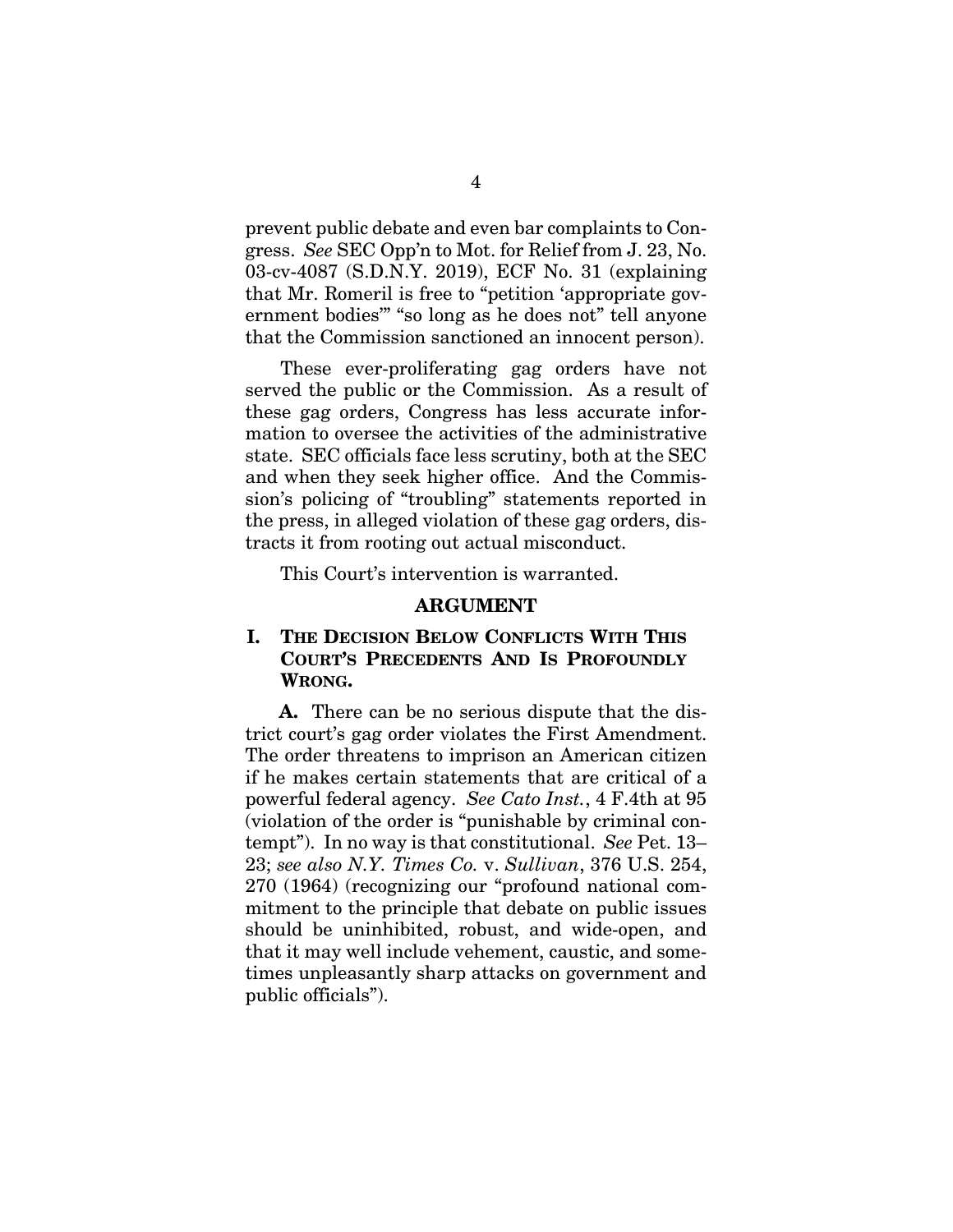The Second Circuit blessed this suppression anyway—on the ground that Mr. Romeril "consented" to it when he agreed to settle the Commission's charges against him. Pet. App. 12. But that disregards the unconstitutional conditions doctrine and decades of this Court's precedents enforcing it.

The unconstitutional conditions doctrine "vindicates the Constitution's enumerated rights by preventing the government" from wielding its discretionary authority to manipulate incentives to "coerc[e] people into giving them up." *Koontz* v. *St. Johns River Water Mgmt. Dist.*, 570 U.S. 595, 604 (2013). So even where the "government is under no obligation to provide a person . . . a particular benefit," the government may not "condition[ ]" the "conferral of [that] benefit . . . on the surrender of a constitutional right." *44 Liquormart, Inc.* v. *Rhode Island*, 517 U.S. 484, 513 (1996).

Thus, in *Perry* v. *Sindermann*, 408 U.S. 593 (1972), for example, the Court held that the First Amendment forbids the government from conditioning the renewal of an employee's contract on his agreement to refrain from criticizing the government. *Id.* at 597–98; *accord Mt. Healthy City Sch. Dist. Bd. of Educ.* v. *Doyle*, 429 U.S. 274, 283 (1977). And in *Legal Services Corp.* v. *Velazquez*, 531 U.S. 533 (2001), the Court held that the government cannot condition the funding of certain legal services on an agreement to refrain from raising specific legal arguments. *Id.* at 546–49. As the Court explained, the unconstitutional conditions doctrine bars the government from selectively withholding benefits to attempt to "suppress[ ] . . . ideas thought inimical to the Government's own interest." *Id.* at 549 (citing *Regan* v. *Taxation With Representation of Wash.*, 461 U.S. 540, 548 (1983)).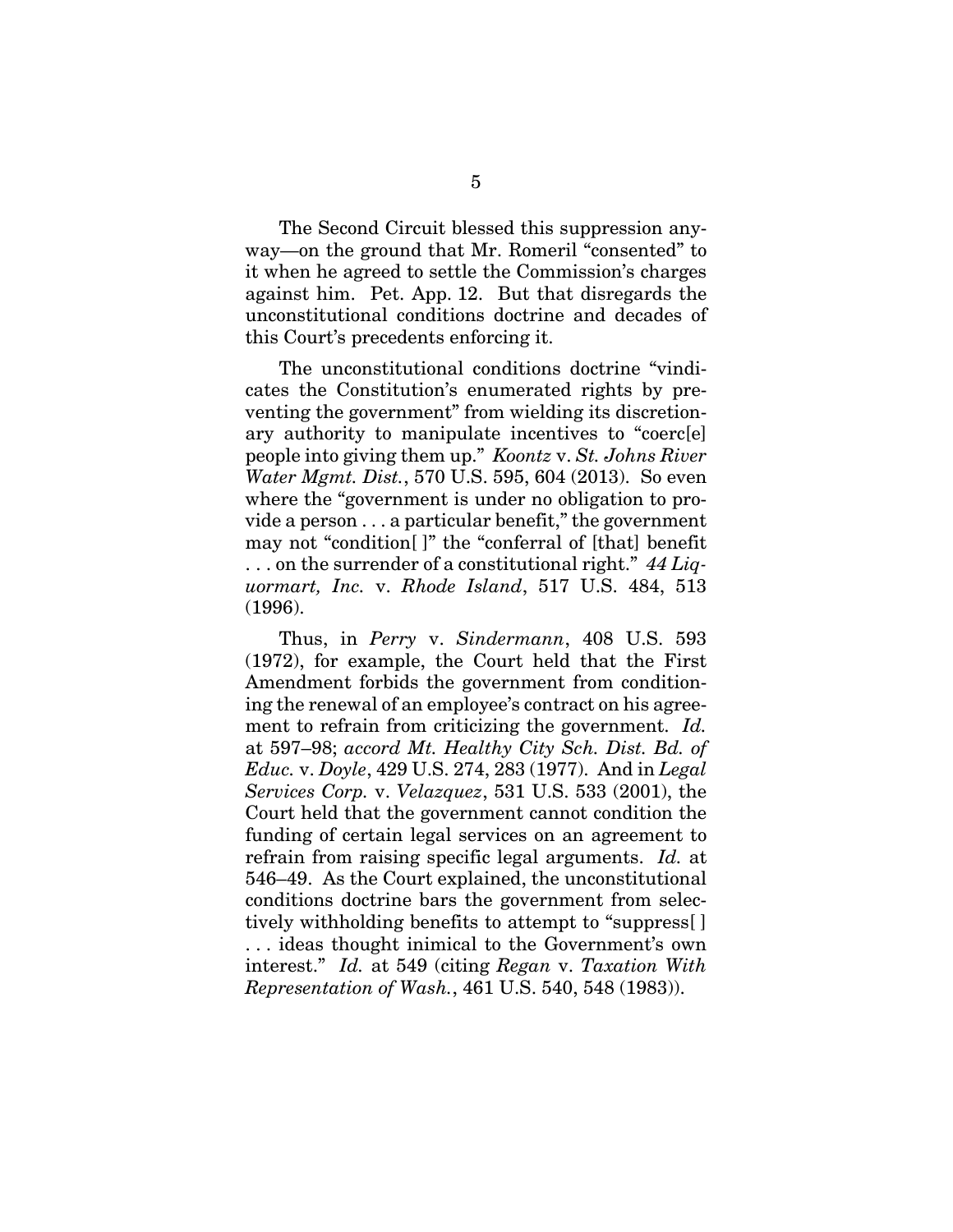That is exactly what the Commission is doing here. As the agency's lawyers argued below, "[i]f [Mr.] Romeril wanted to deny the Commission's allegations against him"—if he wanted to retain the right to speak on a matter of immense personal and political importance—"he did not have to accept the benefits that accrue to defendants from compromise . . . . [D]efendants like [Mr.] Romeril . . . often seek and receive concessions concerning the violations to be alleged in the complaint" and other "administrative consequences" in exchange for agreeing to the Commission's terms. SEC Opp'n to Mot. for Relief from J. 11, No. 03-cv-4087 (S.D.N.Y. 2019), ECF No. 31. That is a textbook example of trading "benefits" in exchange for an agreement to refrain from engaging in government-critical speech.

The Second Circuit ignored this defect and this Court's unconstitutional-conditions precedents by observing that parties often "waive their rights," such as the right to a trial, in "resolving legal proceedings," Pet. App. 12—but that is beside the point. Waivers of procedural rights have an "essential nexus" to the settlement itself. *Koontz*, 570 U.S. at 606. There can't be a settlement with a jury trial, for example—waiver of that right is "inevitable" in any compromise. *Chaffin* v. *Stynchcombe*, 412 U.S. 17, 31 (1973). Here, in contrast, the Commission sought and obtained a waiver of First Amendment rights that has nothing to do with effectuating the settlement or furthering any even conceivably legitimate government interest. The Commission has no business policing the public debate on the agency's conduct, and this Court should say so.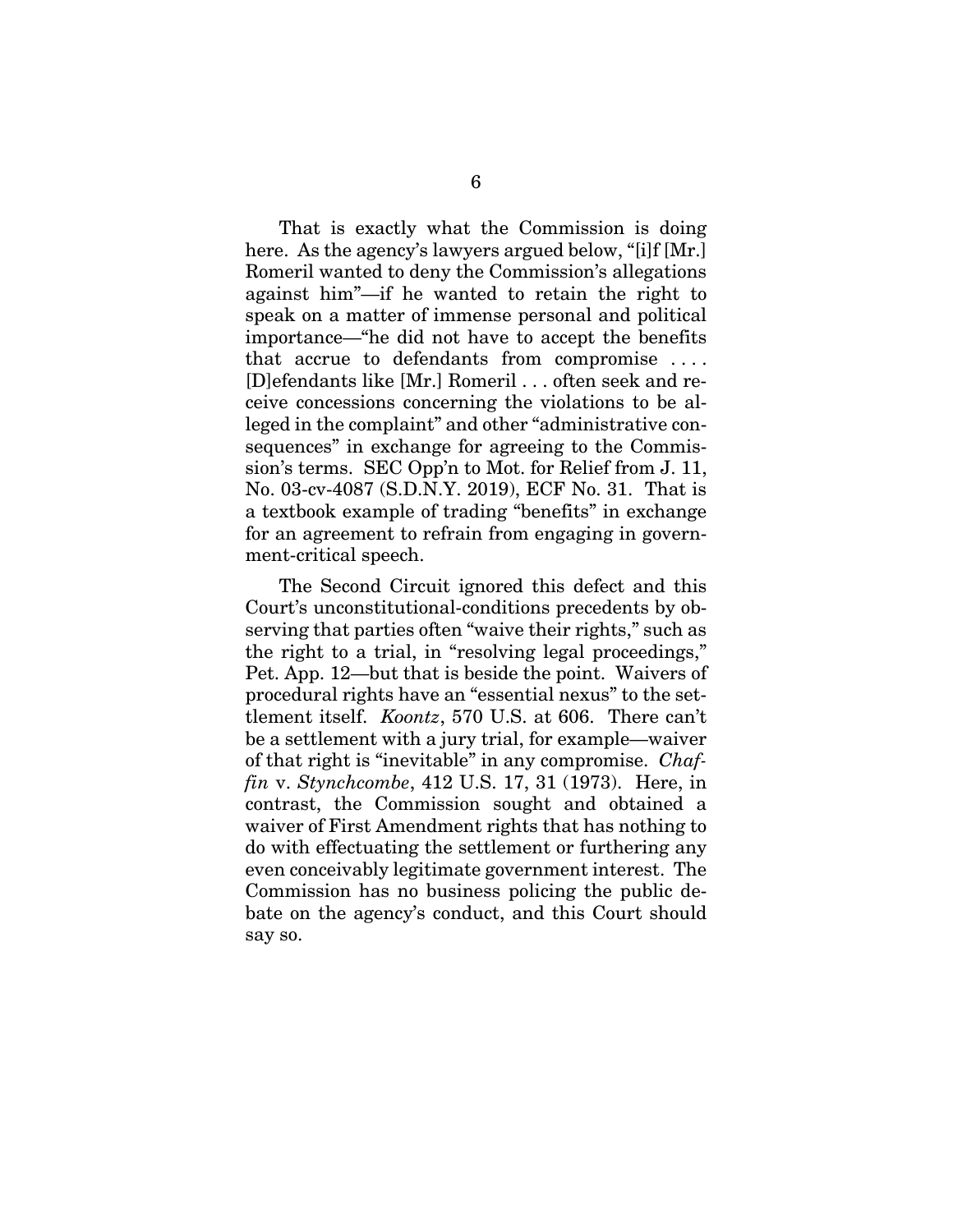**B.** The Second Circuit should have set the unconstitutional gag order aside. Federal Rule of Civil Procedure 60(b)(4) requires courts to set aside a "void" order. *Cent. Vt. Pub. Serv. Corp.* v. *Herbert*, 341 F.3d 186, 189 (2d Cir. 2003); *accord*, *e.g.*, *Philos Tech., Inc.*  v. *Philos & D, Inc.*, 645 F.3d 851, 855 (7th Cir. 2011); *In re G.A.D., Inc.*, 340 F.3d 331, 335 (6th Cir. 2003); *Jackson* v. *FIE Corp.*, 302 F.3d 515, 522 (5th Cir. 2002). A judicial order that itself violates the Constitution *is* void.

The Constitution is the "supreme Law of the Land," U.S. Const. art. IV, cl. 2, and it "automatically displaces any conflicting . . . provision from the moment of the provision's enactment," *Collins* v. *Yellen*, 141 S. Ct. 1761, 1788–89 (2021). As a result, an "unconstitutional provision is never really part of the body of governing law" at all, *id.*, and is "a nullity" from day one, *Frost* v. *Corp. Comm'n*, 278 U.S. 515, 526–27 (1929); *see*, *e.g., Montgomery* v. *Louisiana*, 577 U.S. 190, 203–04 (2016) (an "unconstitutional law is void," and a conviction under it "is not merely erroneous, but is illegal and void" (quoting *Ex parte Siebold*, 100 U.S. 371, 376 (1879))).

Court orders are no exception. "Courts, too, are bound by the First Amendment." *Citizens United* v. *FEC*, 558 U.S. 310, 326 (2010). And their unconstitutional decrees are as void as any other governmental actor's. In *Ex parte Lange*, 85 U.S. (18 Wall.) 163 (1873), for example, this Court observed that a "judgment of attaint" on treason, "whereby the heirs of the criminal could not inherit [the criminal's] property," would be "void as to the attainder, because in excess of the authority of the court, and forbidden by [Article III, § 3 of] the Constitution." *Id.* at 176–77. Likewise, in *Boyd* v. *United States*, 116 U.S. 616 (1886), the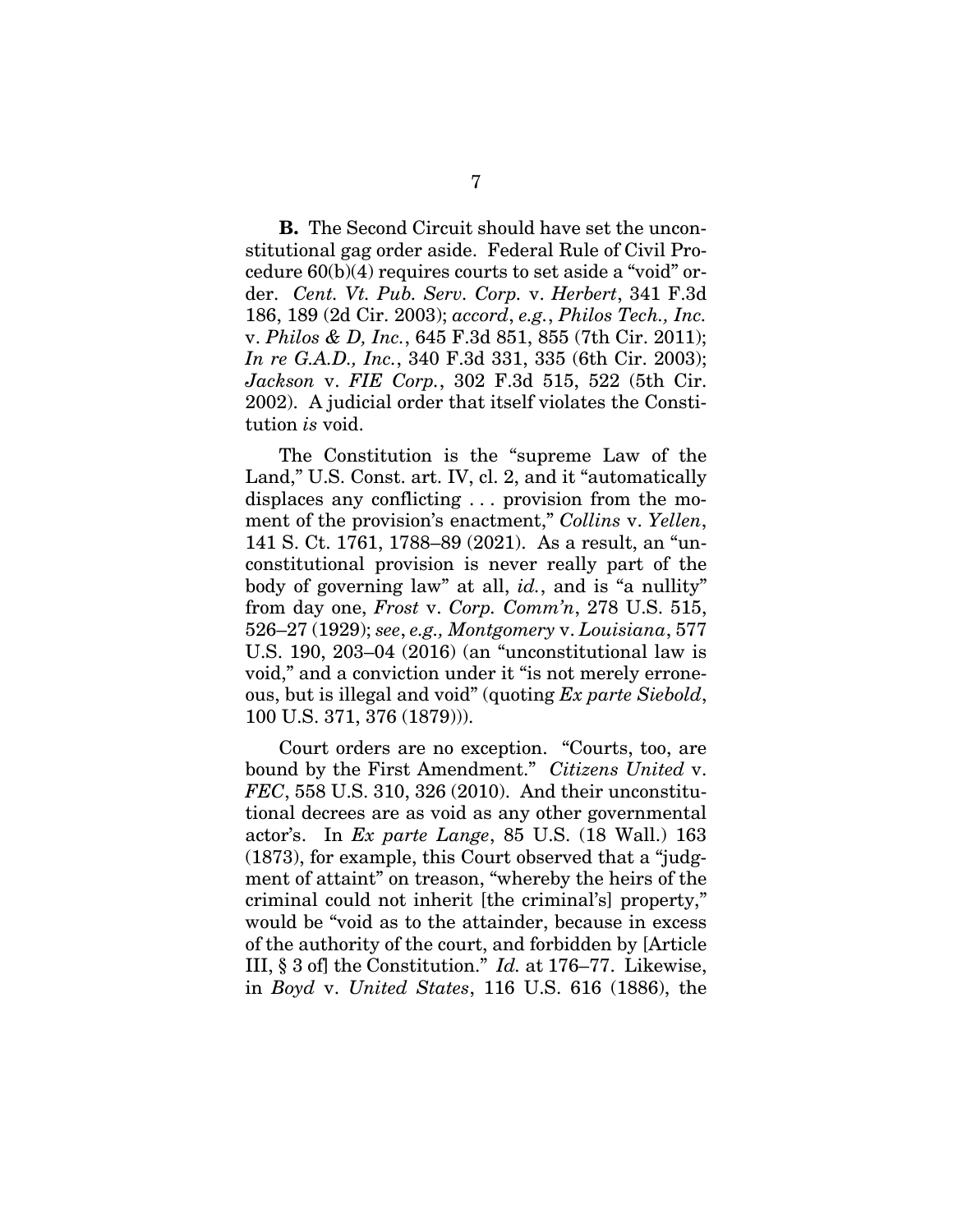Court held that an order compelling a defendant to produce evidence to be used against himself—in violation of the defendant's rights under the Fifth Amendment—is "unconstitutional and void." *Id.* at 638.

The gag order here is similarly void, and Mr. Romeril should have been freed from its effect.

The Second Circuit read this Court's decision in *United Student Aid Funds, Inc.* v. *Espinosa*, 559 U.S. 260 (2010), as narrowing the concept of voidness, at least in the Rule 60(b)(4) context, but that is not accurate. In *Espinosa*, the Court expressly left open "the precise circumstances" in which a judgment would be "void." 559 U.S. at 271; *see also Brumfield* v. *La. State Bd. of Educ.*, 806 F.3d 289, 301 (5th Cir. 2015) (observing that *Espinosa* had "not definitively interpreted" Rule 60(b)(4)). And it "express[ed] no view" on whether a violation of certain *statutory* "conditions" conditions that provided that certain "debts are not dischargeable under any circumstances"—could render a judgment "void." *Espinosa*, 559 U.S. at 273 n.10. It is inconceivable that this Court, without comment, would have held that *constitutional* errors do not render a judgment void, while having "no view" on mere *statutory* transgressions. *Id.*

The law is what it has always been: a judicial order that violates the Constitution is void—the order is "so affected by a fundamental infirmity" that it must be set aside. *Espinosa*, 559 U.S. at 270. The Second Circuit's contrary holding is profoundly wrong.

### **II. GRANTING THE PETITION IS THE ONLY WAY TO PREVENT THE CONTINUED VIOLATION OF FIRST AMENDMENT RIGHTS.**

For fifty years, the Commission has systematically leveraged its enforcement discretion to coerce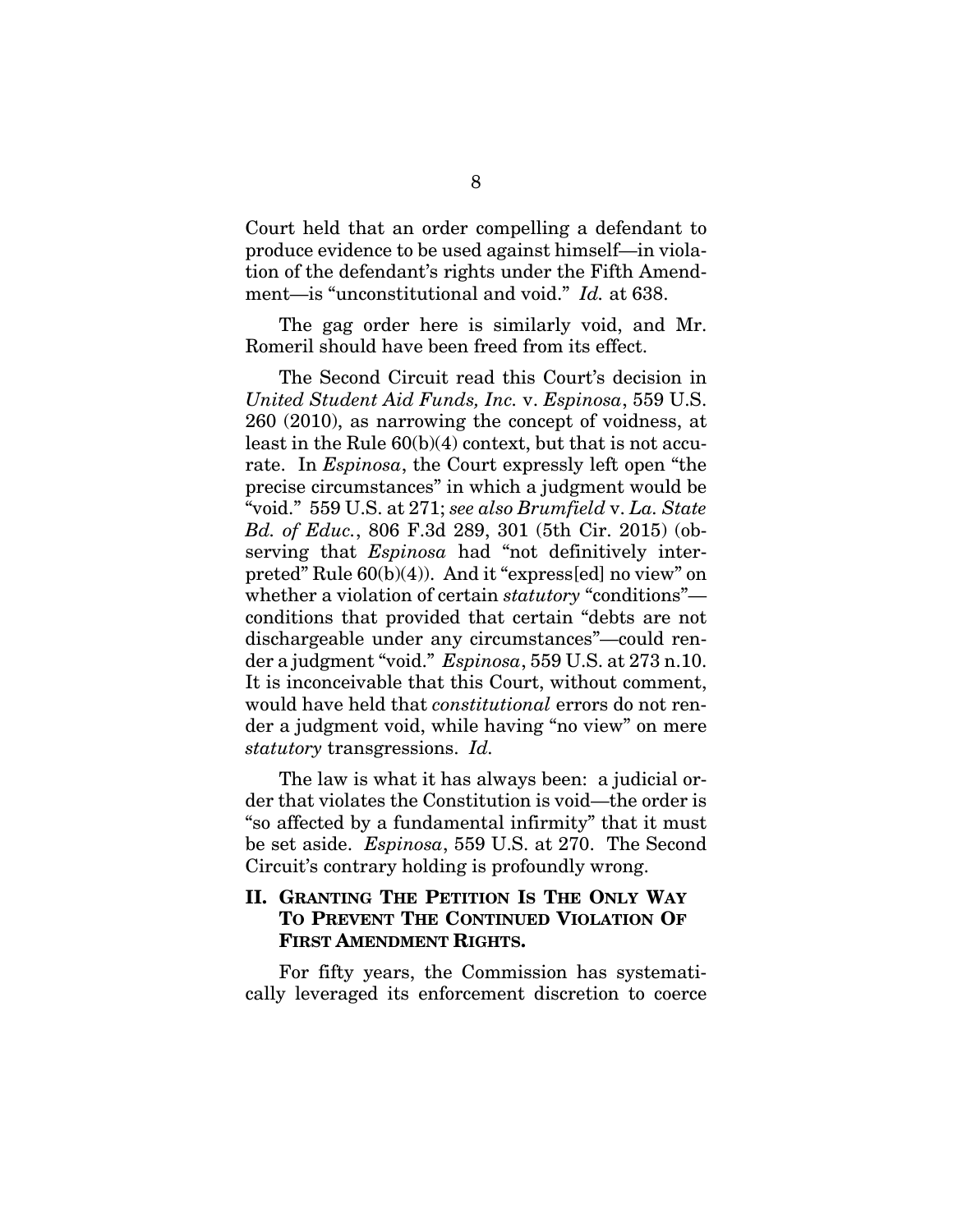thousands of Americans in to agreeing to lifetime gag orders. *See* SEC Mem. in Support of Mot. to Dismiss 2, *Cato Inst.* v. *SEC*, No. 19-cv-47 (D.D.C. 2019), ECF No. 12-1 (these orders "number in the thousands"); *see also* Pet. App. 5. Only this Court can put a stop to it. And now is the time to do so. The Commission has been gagging defendants, without interruption, for five decades, and this is the first and only petition to reach this Court. The Court should grant it.

**A.** There is no chance the Commission will fix the problem itself. When a federal agency's rationale for speech suppression echoes that of the proponents of the Sedition Act—arguing that disfavored speech will "undermine confidence in the [government's] program by creating an unfair impression" of the government's activities, SEC Opp'n to Mot. for Relief from J. 20, No. 03-cv-4087 (S.D.N.Y. 2019), ECF No. 31—there is no hope for self-correction. *Cf.* 8 Annals of Cong. 2099 (1798) (similarly pressing for "legal restraint[s]," in the form of the Sedition Act, to stop "scandalous representations" from unfairly "rob[bing]" the government of "public confidence").

**B.** A political solution is not in the cards either. The Commission already operates "outside the traditional executive departments," giving it a significant "practical independence" from the Nation's elected representatives. *City of Arlington* v. *FCC*, 569 U.S. 290, 314 (2013) (Roberts, C.J., dissenting). Its Commissioners are "neither elected by the people nor meaningfully controlled (through the threat of removal) by someone who is." *Seila Law LLC* v. *CFPB*, 140 S. Ct. 2183, 2203 (2020). The agency's ability to coerce the lifetime silence of nearly every target of its Enforcement Division does not "merely add" to this insulation from political accountability, "but transforms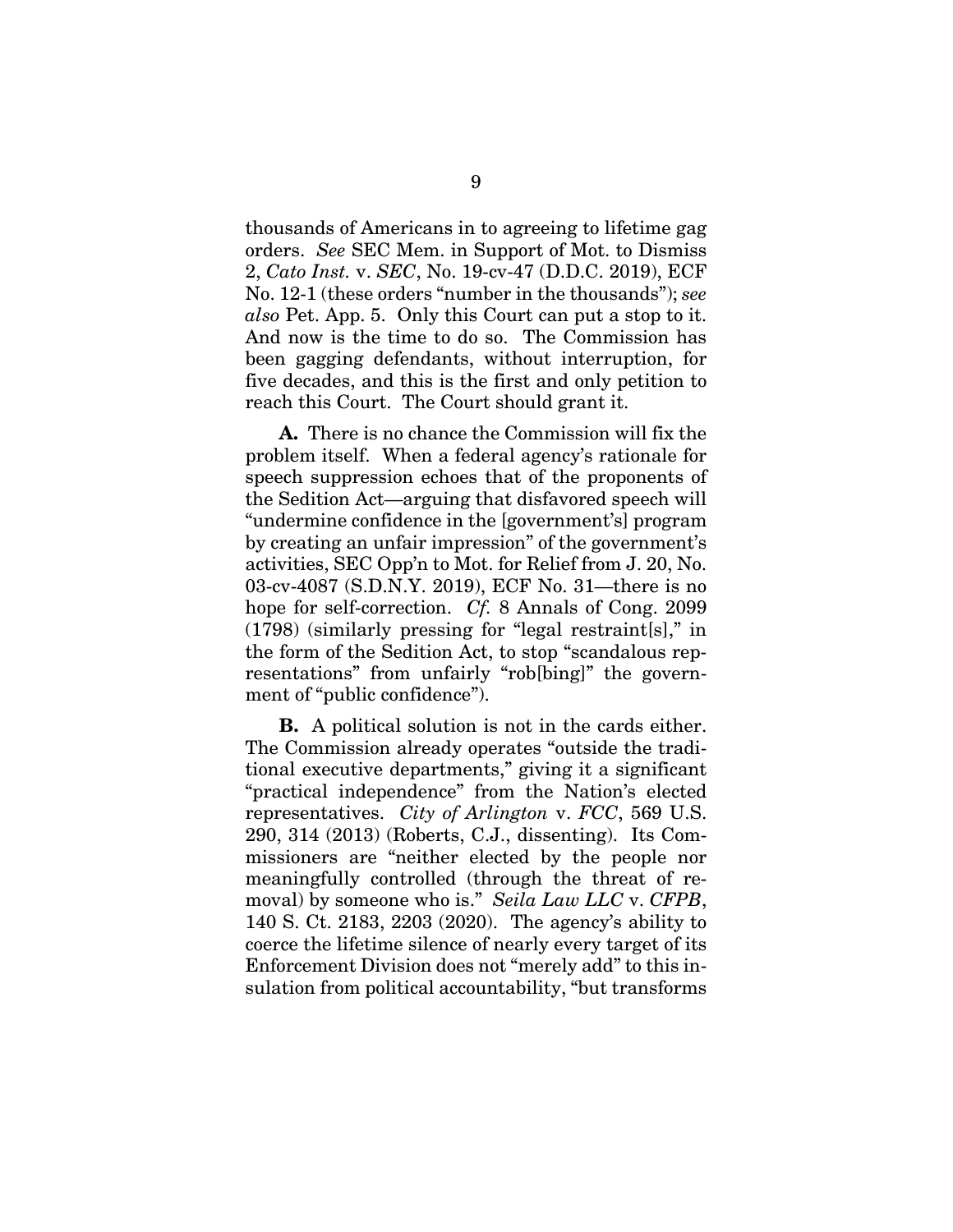it." *Free Enter. Fund* v. *Pub. Co. Accounting Oversight Bd.*, 561 U.S. 477, 496 (2010). The gag orders eviscerate one of the last checks on the Commission's power: speech capable of generating public outrage and calls for reform. *See* James Madison, *National Gazette*, Dec. 19, 1791 ("Public opinion sets bounds to every government and is the real sovereign in every free one."). This extreme, unprecedented level of insulation from "political accountability" poses a serious threat to "individual liberty," warranting this Court's immediate attention. *Seila Law*, 140 S. Ct. at 2219 (Thomas, J., concurring).

**C.** The realities of the administrative process all but ensure that this coercion can continue at full pace.

The Commission has enormous, virtually unchecked enforcement powers. The SEC can drag out an investigation for essentially as long as it wishes, driving the target's reputation into the ground. The Commission can also charge whatever it likes—knowing that certain allegations, such as "fraud," will destroy a company's reputation with investors, dry up its access to capital, scare away its business partners and customers, and impose potentially crippling collateral consequences, years before the target could even dream of seeing the inside of a courtroom. *Cf. Arthur Andersen LLP* v. *United States*, 544 U.S. 696 (2005). At the same time, the Commission can amplify its message—and further destroy the target's reputation—with whatever public statements the agency wishes to make in its self-serving, one-sided, and often misleading press releases. *See* Russell G. Ryan, *Get the SEC Out of the PR Business*, Wall St. J. (Nov. 30, 2014), on.wsj.com/3FYeium. That is just the start.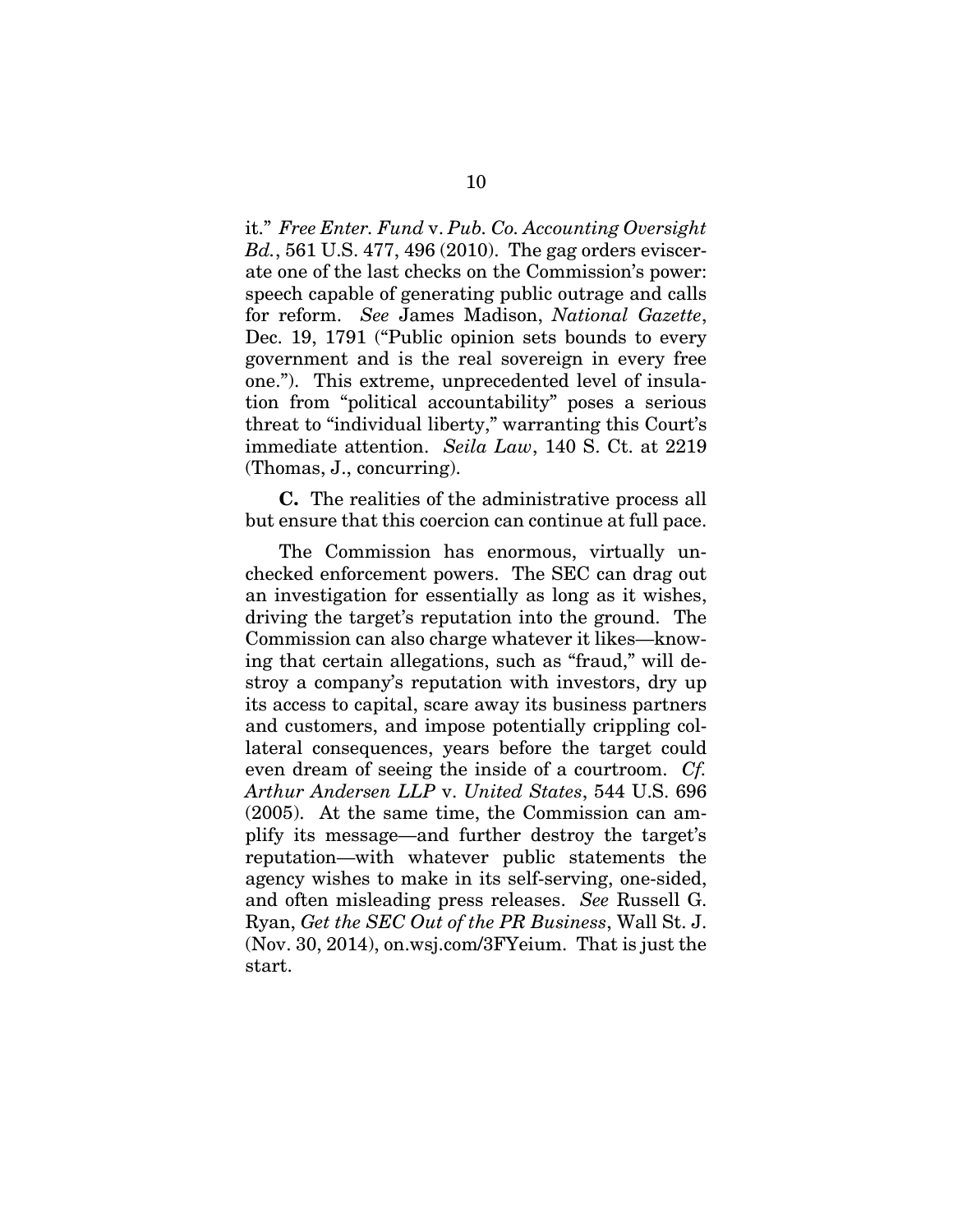The Commission can pick the playing field. It can bring almost any case, not only before an independent Article III court but, alternatively, in the Commission's own in-house court system. *See*, *e.g.*, 15 U.S.C. §§ 78u(d), 78u-2, 78u-3. There are no "constrain[ts]" on the "SEC's discretion" in this regard, *Jarkesy* v. *SEC*, 803 F.3d 9, 12 (D.C. Cir. 2015), and almost no one is willing to risk a trip to the agency's in-house tribunals—and for obvious reason: it's financial suicide. *See Tilton* v. *SEC*, 824 F.3d 276, 298 n.5 (2d Cir. 2016) (Droney, J., dissenting) (it's the "equivalent to 'betting the farm'"). The Commission takes years to resolve administrative proceedings, even in those cases it purports to expedite. *Compare, e.g.*, *In re John Thomas Capital Mgmt. Grp.*, 2013 WL 1180836 (SEC Mar. 22, 2013) (initiating proceedings), *and In re John Thomas Capital Mgmt. Grp.*, 2015 WL 728006, at \*2 (SEC Feb. 20, 2015) ("expedit[ing]" matter), *with In re John Thomas Capital Mgmt. Grp.*, 2020 WL 5291417 (SEC Sept. 4, 2020) (ruling in the Commission's favor seven years later). Throughout the entire process, the costs continue to mount; only the extraordinarily wealthy can afford the fight. And in the end, "the SEC always seems to win." John C. Coffee, Jr., *Paradigms Lost: The Blurring of the Criminal and Civil Law Models*, 101 Yale L.J. 1875, 1887 (1992); *see*, *e.g.*, Jean Eaglesham, *SEC Is Steering More Trials to Judges It Appoints*, Wall St. J. (Oct. 21, 2014), on.wsj.com/3p0IRJK (reporting SEC victories in "all" contested cases in a twelve-month span).

The Commission, after all, handpicks the judges, *see* Exec. Order No. 13,843, 83 Fed. Reg. 32,755, 32,755 (July 13, 2018), including some who have "never ruled against the agency's enforcement division," Jean Eaglesham, *Fairness of SEC Judges Is in the Spotlight*, Wall St. J. (Nov. 22, 2015), on.wsj.com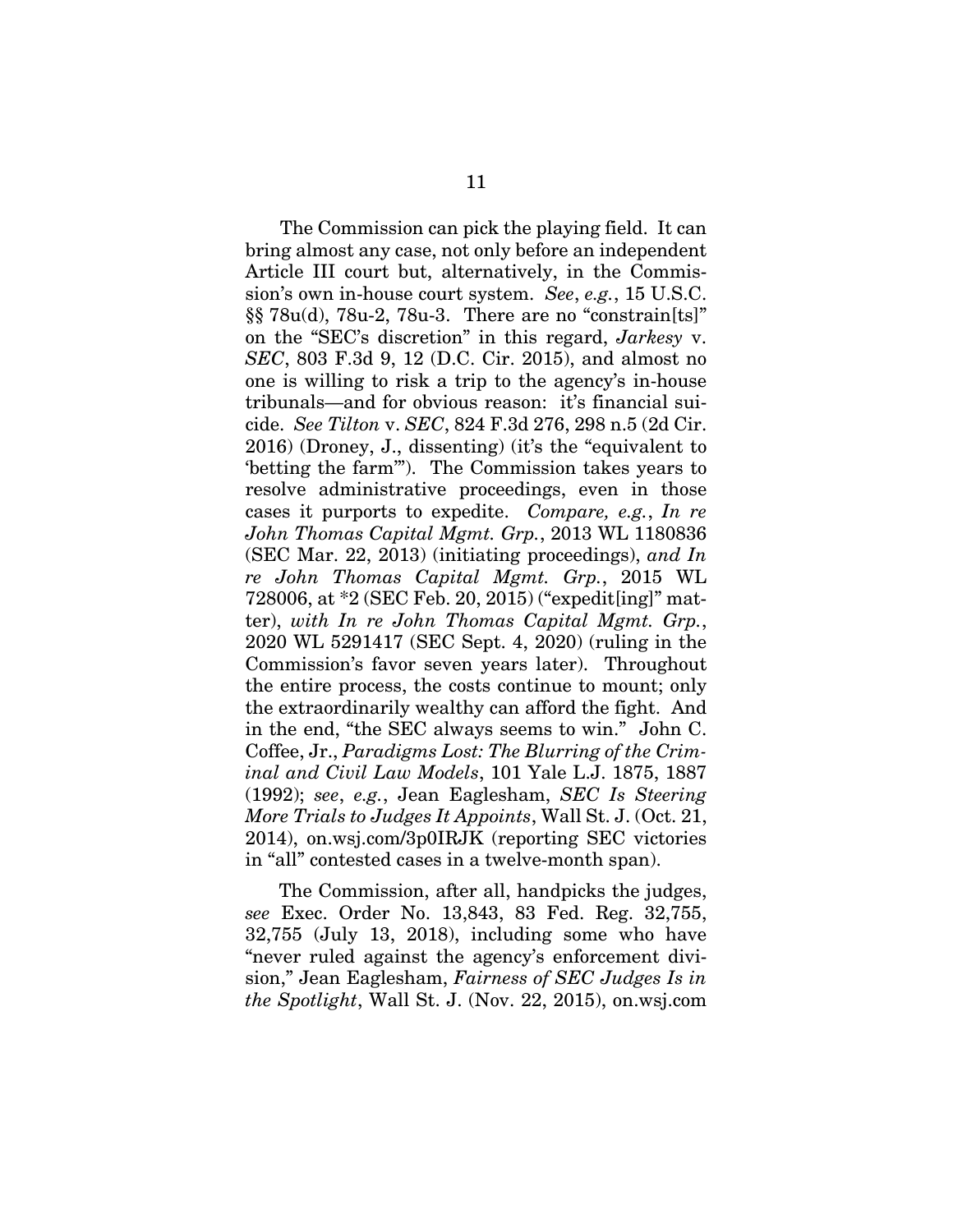/3p30kkI. The agency writes the rules. *See*, *e.g.*, 17 C.F.R. § 201.100 *et seq.* And if a target (somehow) prevails, the Commission can always appeal to itself. *See id.* § 201.411(a). The Commission can then overrule its own judges, *increase* the fine, and even bar a target from the financial industry for life—the "securities industry equivalent of capital punishment." *Saad* v. *SEC*, 873 F.3d 297, 306 (D.C. Cir. 2017) (Kavanaugh, J., concurring); *see*, *e.g.*, *In re John P. Flannery*, 2014 WL 7145625 (SEC Dec. 15, 2014) (reversing in-house judge's ruling for the defense). It is thus no wonder that, as the Commission's then-top enforcement official has publicly boasted, when the SEC "threaten[s] administrative proceedings"—when it tells the target "it [is] something" the agency is "going to do"—the "vast majority" of targets "settle," giving the Commission whatever "remedies" it "want[s]," including a lifetime gag order. Brian Mahoney, *SEC Could Bring More Insider Trading Cases In-House*, Law360 (June 11, 2014), bit.ly/3BILzap (quoting then-head of Enforcement).

Absent this Court's intervention, there is no end in sight.

### **III. THE PUBLIC HAS NOT BEEN SERVED BY THE PROLIFERATION OF COMMISSION GAG OR-DERS.**

The Commission's ability to silence its critics has not served the agency or the public.

The Commission has coerced into settlements and lifetime gag orders—individuals who are legally or factually innocent. In a 2016 case, for example, a defendant settled—and "consented" to a lifetime gag order—after the SEC alleged retaliation against a whistleblower who had reported securities fraud to a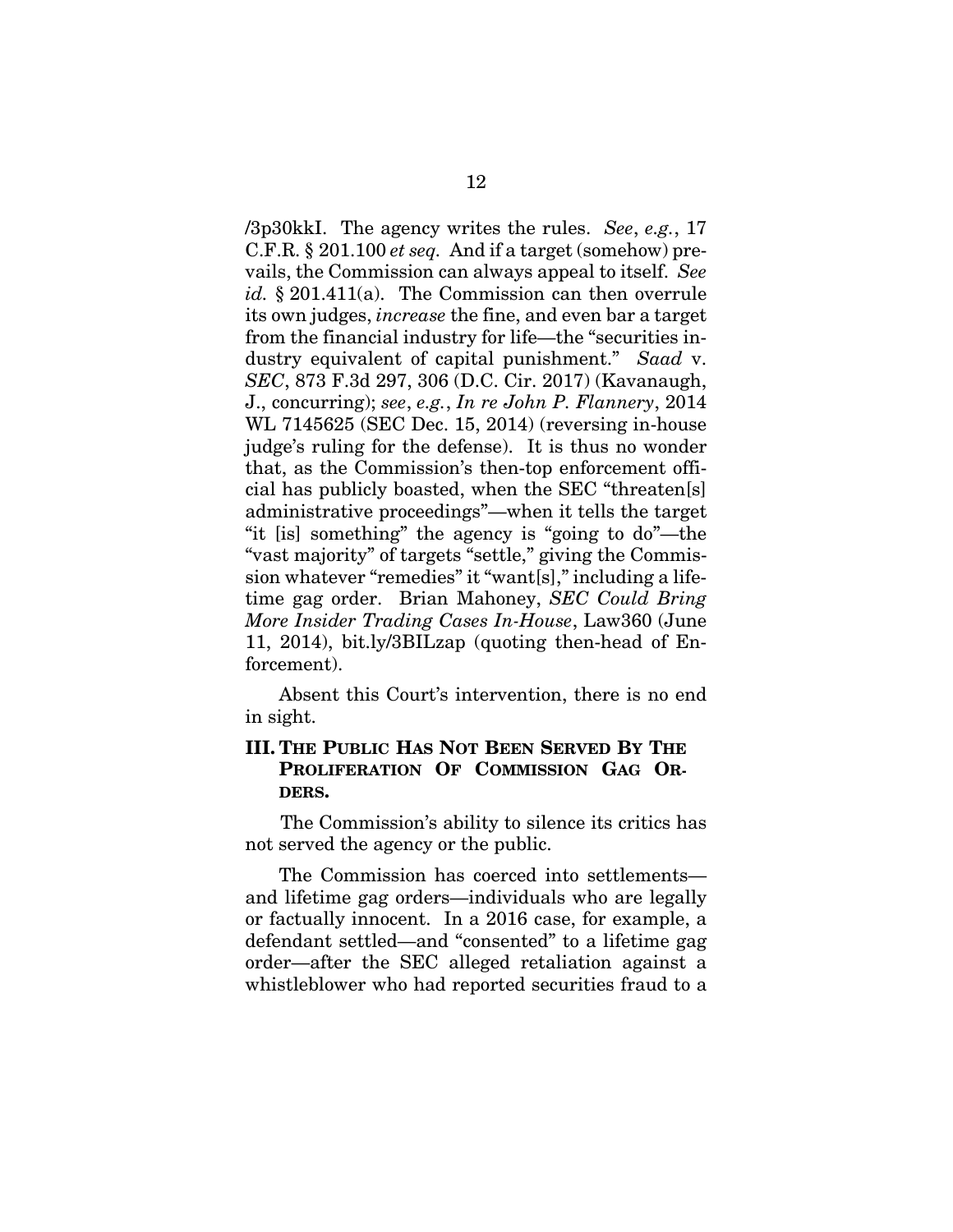superior, *see* SEC Press Release 16-270 (Dec. 20, 2016), 2016 WL 7367640, even though the pertinent statutory provision protected only those who provided information "to the Commission," 15 U.S.C. § 78u-6(a)(6). Soon after (in a different case between private parties), this Court unanimously held that a "plaintext reading of the statute" precluded such internalwhistleblower charges. *Digital Realty Tr., Inc.* v. *Somers*, 138 S. Ct. 767, 779, 782 (2018).

Likewise, in *In re State Street Bank & Trust Co.*, a firm settled with the Commission, agreeing to a gag order barring it (and all of its employees) from denying that it had sent "misleading" communications. 2010 WL 421154, at \*10 (SEC Feb. 4, 2010). After some of the individual defendants took their case to trial, the First Circuit discovered that those same communications were "not misleading." *Flannery* v. *SEC*, 810 F.3d 1, 12 (1st Cir. 2015).

The Commission's gag orders have prevented the public from exploring how or why the Commission is coercing defendants into settlements for conduct that Article III courts have determined is perfectly legal or did not occur.

This is not just about individual defendants. The Commission's practice of silencing its critics has allowed it to present its enforcement results for congressional oversight without any opportunity for the people's elected representatives to learn all the facts. As the Commission's own lawyers admit, an innocent defendant who was coerced into settling with the Commission could not petition Congress regarding the one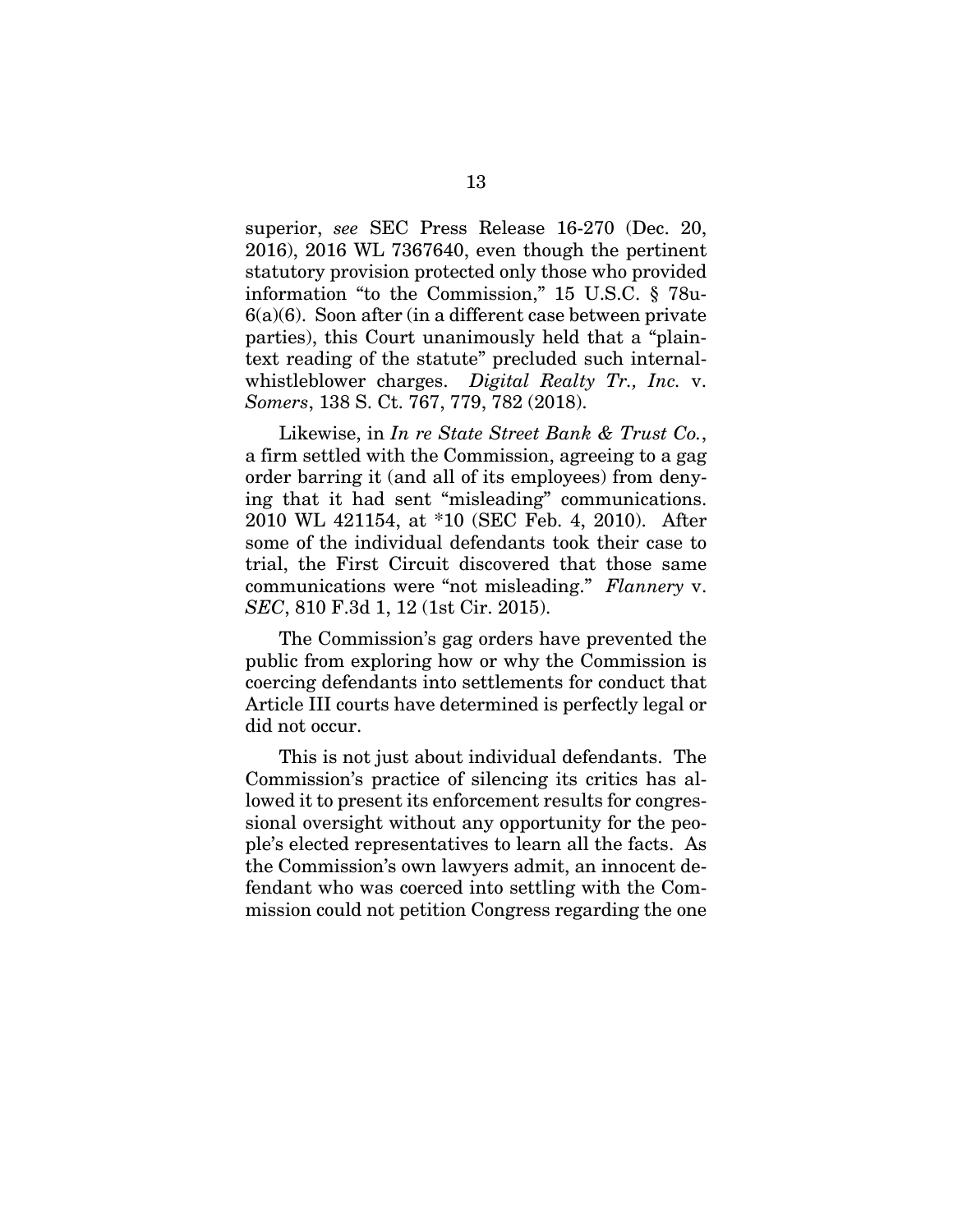fact that matters—that he "den[ies] the allegations."2 SEC Opp'n to Mot. for Relief from J. 23, No. 03-cv-4087 (S.D.N.Y. 2019), ECF No. 31. This has not only shielded the Commission's officials from scrutiny while they were at the Commission; it has shielded them from scrutiny when they have sought Senate confirmation for even higher office throughout the government.

The Commission's gag-order obsession is bad for the agency as well. It invites agency officials to spend their time monitoring defendants' public commentary for "troubling lack of contrition," *Excerpts From Exchange of Letters*, N.Y. Times (May 2, 2003), tinyurl.com/3w5dteda, rather than attending to the agency's more important (and legitimate) business. The Commission, after all, could not find the "time[ ]" to follow up on leads that "would have uncovered" the Bernie Madoff Ponzi scheme, Office of Investigations, SEC, *Investigation of Failure of the SEC to Uncover Bernard Madoff's Ponzi Scheme* 28–30 (Aug. 31, 2009)—even though it had time, that same month, to force Morgan Stanley to retract public statements that allegedly violated a gag order, *see Excerpts From Exchange of Letters*, *supra*.

The SEC can do better. Aside from the Commodity Futures Trading Commission, the SEC is the *only* agency in the entire federal bureaucracy that sees the need to suppress the speech of every settling defendant. *See* Oral Argument at 14:25, No. 19-4197 (2d Cir.

l

 $2$  The Commission's attempt to prevent an American citizen from telling his elected representatives that the Commission has wrongfully prosecuted him blatantly violates the Petition Clause. That the Commission even thinks that this is a legitimate use of the agency's prosecutorial power underscores the need for this Court's immediate intervention.